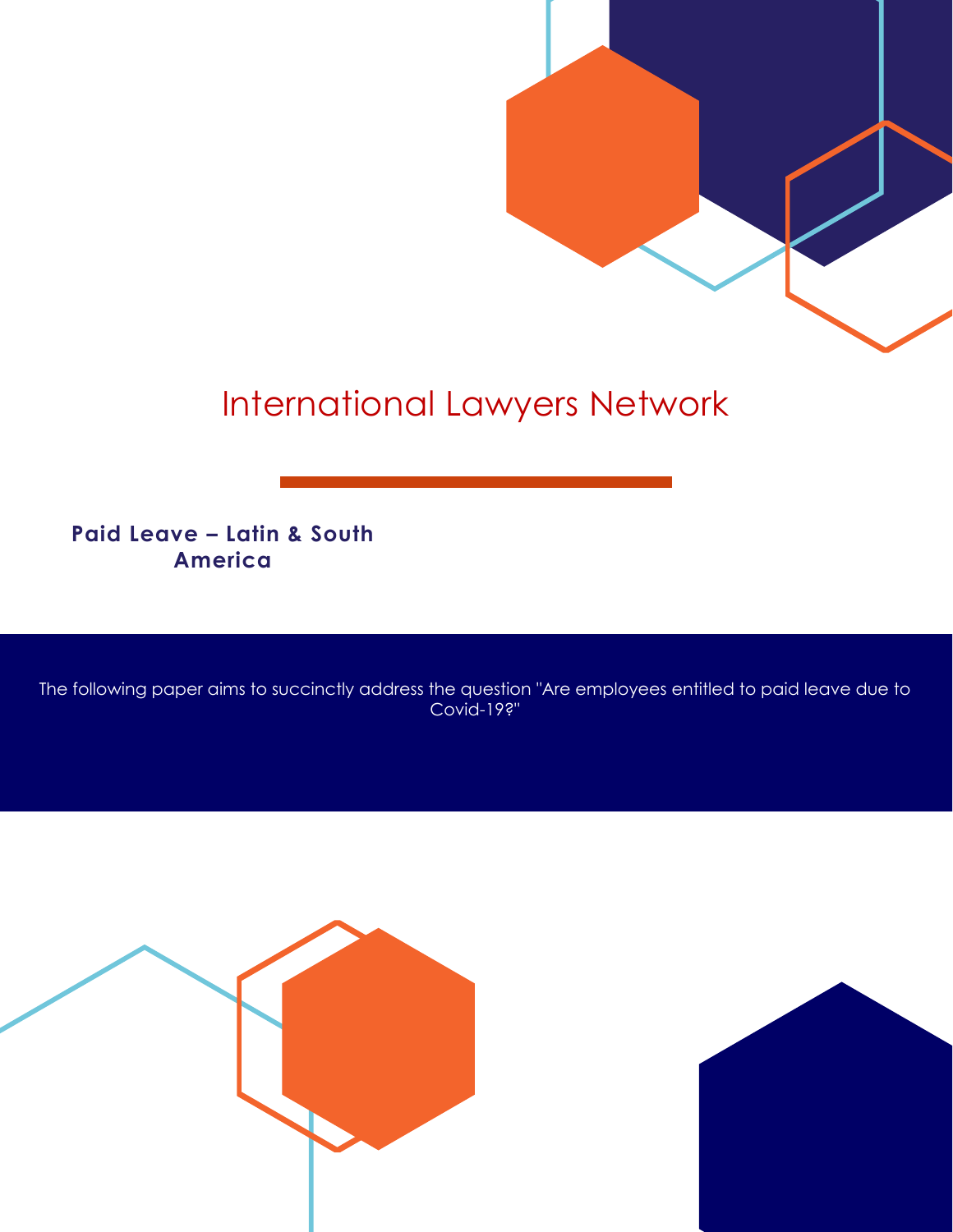This guide offers an overview of legal aspects of paid leave in the requisite jurisdictions. It is meant as an overview in these marketplaces and does not offer specific legal advice. This information is not intended to create, and receipt of it does not constitute, an attorney-client relationship, or its equivalent in the requisite jurisdiction.

Neither the International Lawyers Network or its employees, nor any of the contributing law firms or their partners or employees accepts any liability for anything contained in this guide or to any reader who relies on its content. Before concrete actions or decisions are taken, the reader should seek specific legal advice. The contributing member firms of the International Lawyers Network can advise in relation to questions regarding this guide in their respective jurisdictions and look forward to assisting. Please do not, however, share any confidential information with a member firm without first contacting that firm.

This guide describes the law in force in the requisite jurisdictions at the dates of preparation. This may be some time ago and the reader should bear in mind that statutes, regulations and rules are subject to change. No duty to update information is assumed by the ILN, its member firms, or the authors of this guide.

The information in this guide may be considered legal advertising.

Each contributing law firm is the owner of the copyright in its contribution. All rights reserved.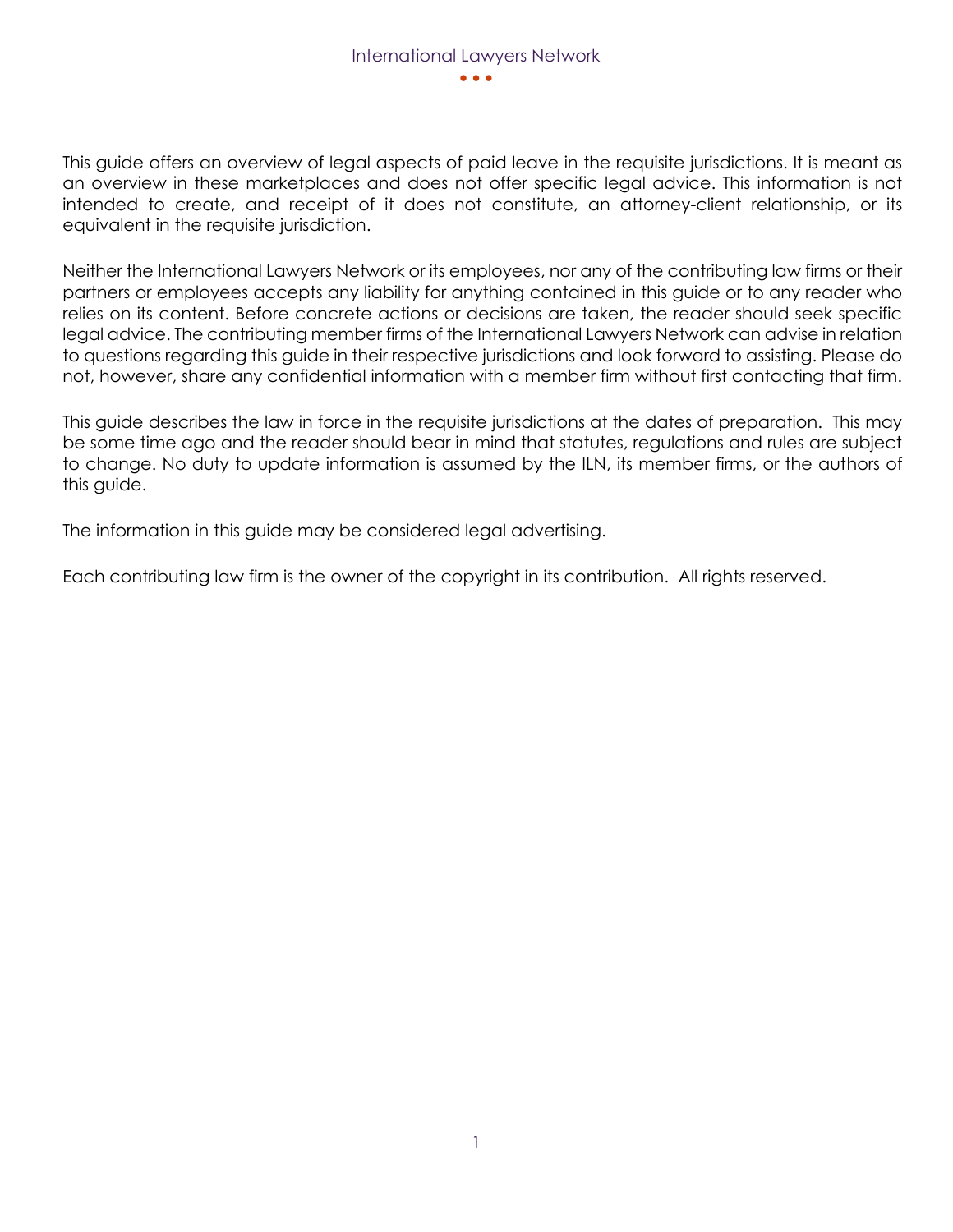### $\bullet\bullet\bullet$

# Contents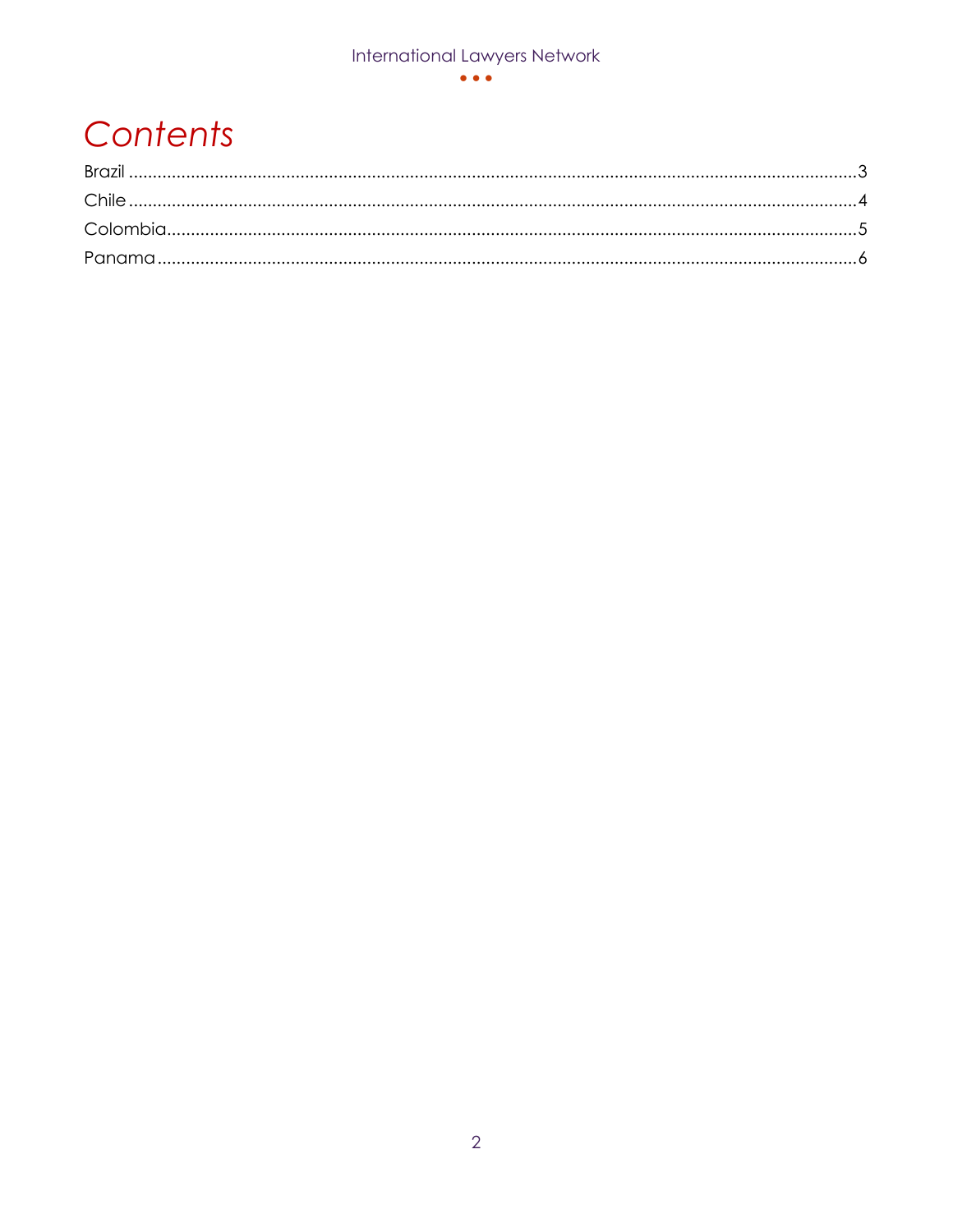## **Brazil**

The 1943 Consolidated Labor Law does not have any legal concept regard temporary layoff. However, with the impact of COVID-19, the Federal Government issued Provisional Measure 936 with the objective of preservation of employment and income, guarantee the continuity of the business and labor activities, reduce the social impact from the public calamity state and public health emergency.

The Brazilian Federal Government invested BRL 51 billion for the payment of a social benefit, referred as "emergency benefit", to all employees who execute the individual agreement brought by this Provisional Measure, which has already preserved more than 8 million employment contracts (numbers reported by the Ministry of Economy a[t https://servicos.mte.gov.br/bem/\)](https://servicos.mte.gov.br/bem/), allowing employees and employers to execute individual agreements to suspend employment contracts or proportionally reduce the workload and salaries. This suspension may be set for a maximum of 60 days while the reduction is limited to 90 days.

A compensatory allowance may be agreed between employees and employers and the respective payment will not be considered part of the salary for any labor or social security charges and will not be subject to income tax deduction.

Employers must inform the Ministry of Economy the temporary reduction or the suspension of the employment contract, within 10 days, counting from the signing of the agreement and the monthly compensation will be paid by the Federal Government as Emergency Subsidy;

The first installment of the "emergency benefit" will be paid by the Federal Government in 30 days, counting from the date of the signing of the agreement and will be paid exclusively during the proportional temporary suspension of the employment contract.

The calculation of the "emergency benefit" will be based on the monthly value of the unemployment insurance program and the monthly amount will be (i) equal to one hundred percent of the Unemployment Insurance program to which the employee is entitled or (ii) equal to seventy percent of the Unemployment Insurance program to which the employee is entitled, if the company's gross income, in the calendar year of 2019, surpasses BRL 4.8 MM, which would only be able to suspend their employees' contracts upon the payment of a monthly compensation grant of 30% of the employee's salary.

A recent decision by the Supreme Federal Court confirmed that this Provisional Measure is in accordance to the Federal Constitution, despite discussions in the sense that suspending employment contracts and reducing salaries could only be negotiated through collective bargaining agreements with trade unions and not through individual agreements. This decision strengthened the content of this provisional measure and contributed to prevent a significant number of employment terminations.

### **KLA – Koury Lopes Advogados**

• • •

Av. Brigadeiro Faria Lima, 1355 São Paulo, SP 01452-919 **Brazil** 

Alexandre Pessoa [apessoa@klalaw.com.br](mailto:apessoa@klalaw.com.br)

[www.klalaw.com.br](http://www.klalaw.com.br/)

Tel: +55 (11) 3799-8100 Fax: +55 (11) 3799-8200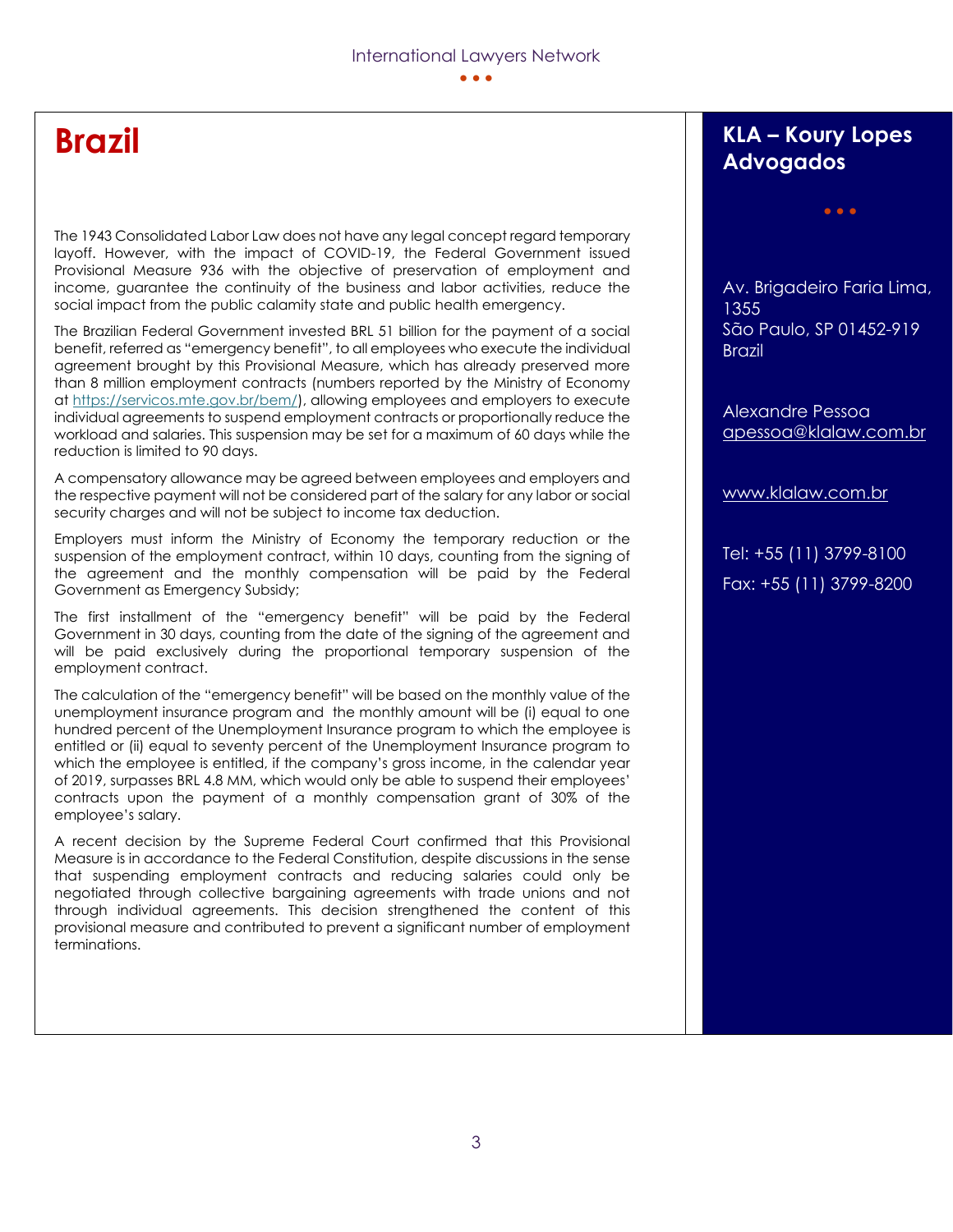## **Chile**

This situation is comprised by two scenarios:

#### **a) Suspension with remuneration payments**

The employer and the employee may agree to suspend the labour relation and maintain the employee remuneration. This must be recorded in an annex to the contract.

#### **b) Suspension without remuneration payments**

The employer and the employee may agree to suspend the labour relation without maintaining remuneration payments. In this case, the employee may access to the benefits of the Unemployment Insurance according to Law N° 21.277.

The payment of this insurance proceeds in the following scenarios:

- i. Suspension of the labour relation ipso facto: the consent of the parties is not required, it is understood that the labour relation is suspended as a result of an authority act or declaration (for example, quarantine, curfew, sanitary restrictions).
- ii. Suspension of the labour relation by mutual agreement: In this case, even though there is not an authority pronouncement, the employer's activities are totally or partially affected by the Covid.19 pandemic. In this scenario, this agreement must be evidenced in a contract annex.

During this period, the employees will be entitled to receive the benefits of their Individual Accounts of the Unemployment Insurance, and once this account is depleted, the employee will receive the benefit from the Collective Unemployment Fund. The terms, percentages and amounts of the benefits will be determined by Law N° 19.728 that establishes the Unemployment Insurance. Notice that the employee will receive a maximum of 70% of his monthly remuneration, percentage that will decrease every month. In this case, the employer will also have to make all social security payments.

The provisions of Law  $N^{\circ}$  21.277 that regulates these benefits will have effect for 6 months, the maximum term of the agreements that suspend the labour relation.

#### **Grant leaves to the employees**

The employer may:

- a) Provide to each employee, individually, their pending vacation days or give days in advance. In this case, the employee must consent to this, and the days must be recorded in the corresponding receipt. During these holidays, the employees receive their full remuneration, or/and,
- b) Provide collective vacation days. According to article 76 of the Labour Code, the employer may unilaterally provide vacations to the whole company, establishment, or area, for a period of 15 working days. For this, the employer may give vacation days in advance to the employees even if they do not have enough days to use. During these holidays, the employees receive their full remuneration.

### **Schwencke & Cia**

• • •

Av. Los Conquistadores 1700 Piso 16-A Santiago, Providencia – 7520282 Chile

Constanza Rios [crg@schwenckecia.com](mailto:crg@schwenckecia.com)

Fernanda Laborde [flp@schwenckecia.com](mailto:flp@schwenckecia.com)

[www.schwenckecia.com](http://www.schwenckecia.com/)

Tel: 562 2887 2200 Fax: 562 2887 2299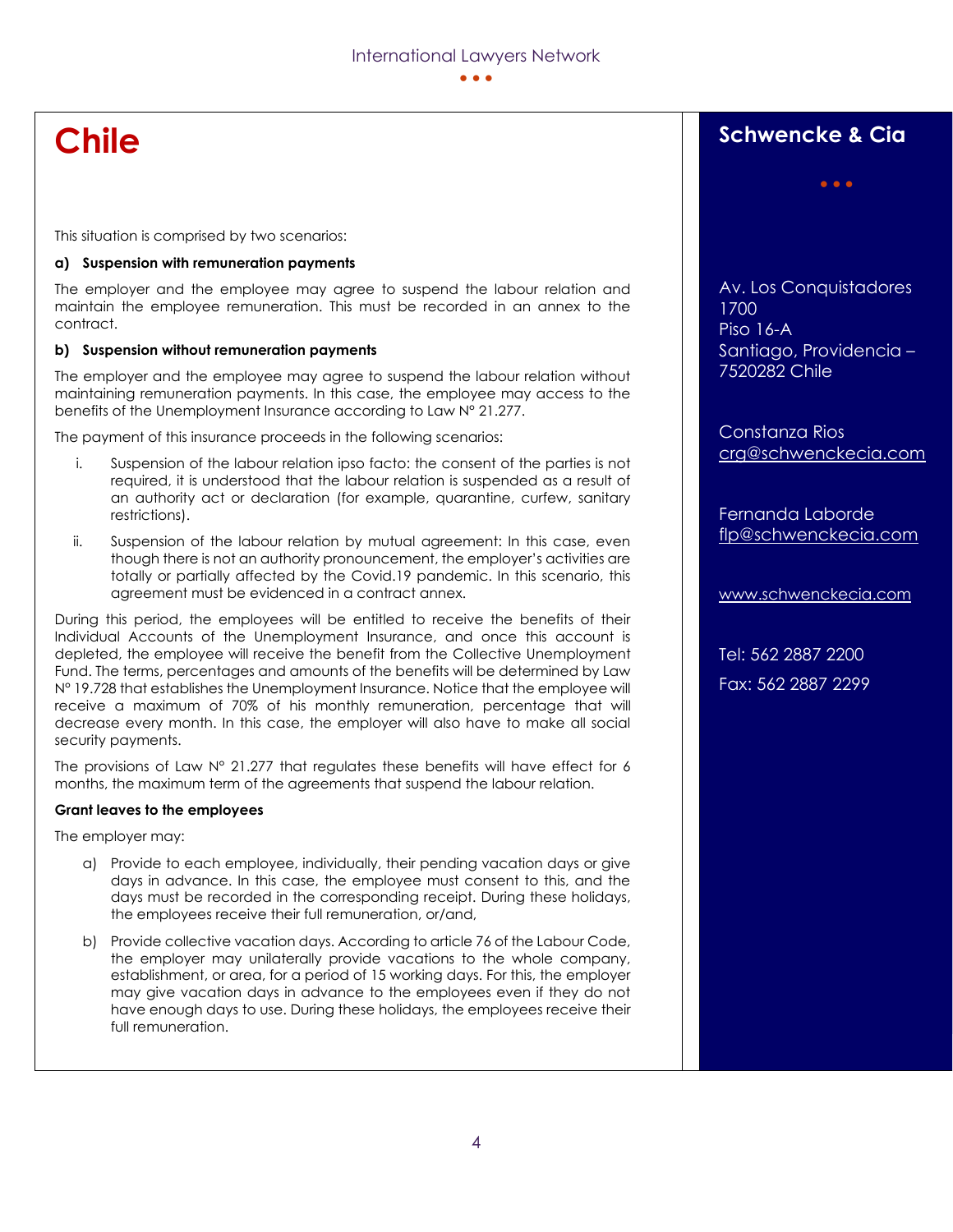# **Colombia**

Colombian labor regulation is very strict regarding the possibility of employers of suspending or canceling their employees' salaries.

Due to the quarantine measures adopted by the Colombian government to mitigate the contagion of the Covid-19, a large number of companies had to suspend their operations unless they provide an essential public service. The MYPIMES (micro, small and medium-sized enterprises) have been the most affected by the quarantine as it will be prolonged until May 11, 2020.

Quarantine measures can be analyzed as a force majeure event that permits the employer to suspend the employment contracts as article 51 of Colombian Substantive Labor Code allows this situation. However, arguing force majeure requires a real impossibility of executing the contract, therefore, if employees can do their jobs remotely, suspension cannot be applied.

Employers aren't entitled to paid leave during the Covid-19 outbreak if:

- The employment contract is suspended.
- The employee requested an unpaid leave (this is important since the Ministry of Labor stated that employers are not allowed to propose unpaid leaves as this can be understood as a violation to the employee's labor rights)
- The employee is in medical leave (Colombian healthcare system will pay this leave

However, employers should avoid suspensions since cutting the monthly income of their employees can be considered as a violation of fundamental rights leading to a Court's decision of revoking the suspension or the unpaid leave.

Each particular case must be analyzed since the financial situation of the company, plus the impossibility of executing the contract can allow the suspension to avoid paying these leave during the Covid-19 outbreak and the mandatory quarantine measures.

### **Gamboa, García & Cardona Abogados**

• • •

Carrera 9 No. 80-45 Piso 4

Bogotá, Colombia

Iván Cardona Restrepo [icardona@gclegal.co](mailto:icardona@gclegal.co)

[www.gclegal.co/?lang=en](http://www.gclegal.co/?lang=en)

Tel: +57 (1) 390- 2217